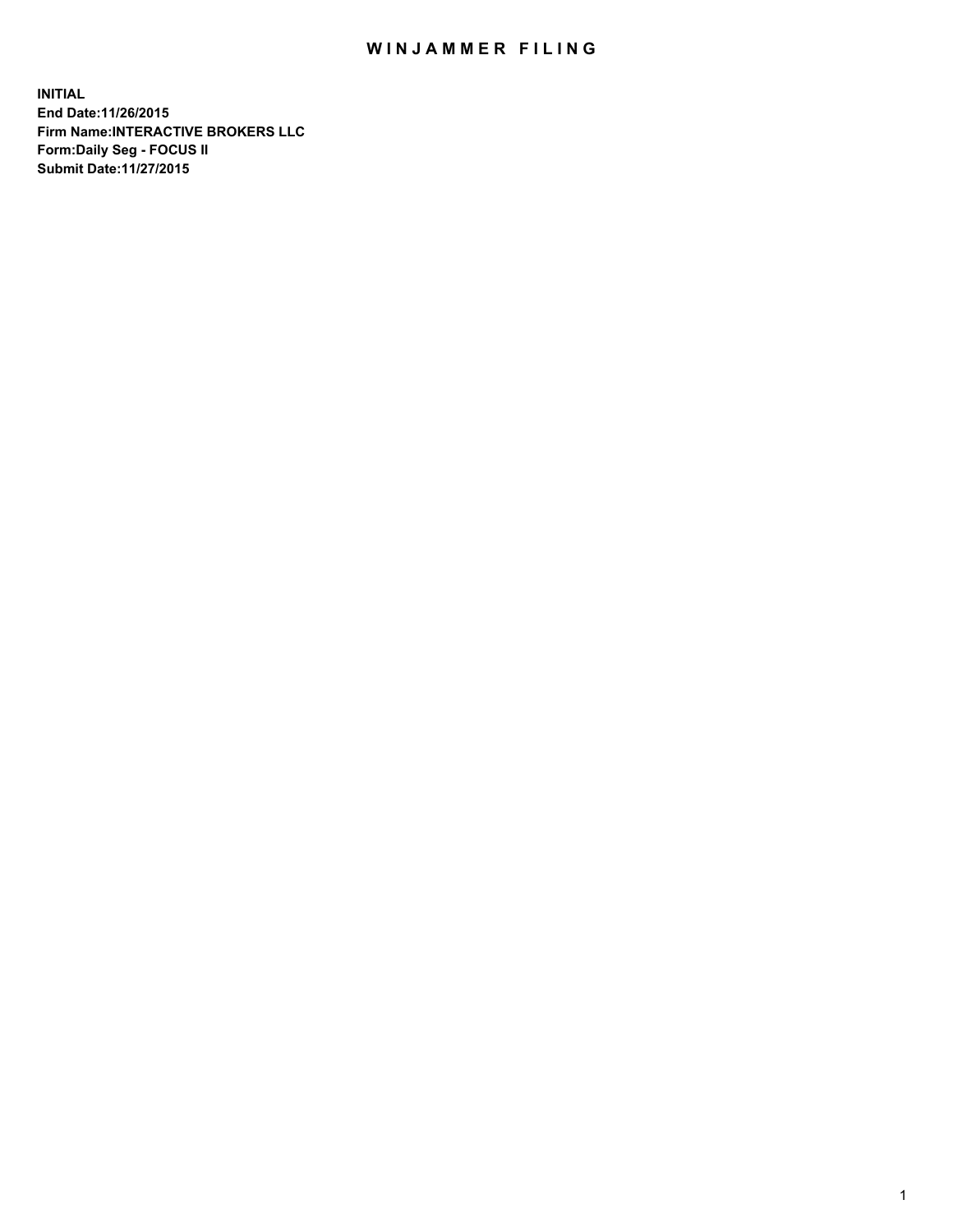## **INITIAL End Date:11/26/2015 Firm Name:INTERACTIVE BROKERS LLC Form:Daily Seg - FOCUS II Submit Date:11/27/2015 Daily Segregation - Cover Page**

| Name of Company<br><b>Contact Name</b><br><b>Contact Phone Number</b><br><b>Contact Email Address</b>                                                                                                                                                                                                                         | <b>INTERACTIVE BROKERS LLC</b><br><b>Alex Parker</b><br>203-618-7738<br>aparker@interactivebrokers.com |
|-------------------------------------------------------------------------------------------------------------------------------------------------------------------------------------------------------------------------------------------------------------------------------------------------------------------------------|--------------------------------------------------------------------------------------------------------|
| FCM's Customer Segregated Funds Residual Interest Target (choose one):<br>a. Minimum dollar amount: ; or<br>b. Minimum percentage of customer segregated funds required:% ; or<br>c. Dollar amount range between: and; or<br>d. Percentage range of customer segregated funds required between:% and%.                        | <u>0</u><br><u>155,000,000 245,000,000</u><br>00                                                       |
| FCM's Customer Secured Amount Funds Residual Interest Target (choose one):<br>a. Minimum dollar amount: ; or<br>b. Minimum percentage of customer secured funds required:% ; or<br>c. Dollar amount range between: and; or<br>d. Percentage range of customer secured funds required between: % and %.                        | $\overline{\mathbf{0}}$<br>80,000,000 120,000,000<br>00                                                |
| FCM's Cleared Swaps Customer Collateral Residual Interest Target (choose one):<br>a. Minimum dollar amount: ; or<br>b. Minimum percentage of cleared swaps customer collateral required:%; or<br>c. Dollar amount range between: and; or<br>d. Percentage range of cleared swaps customer collateral required between:% and%. | <u>0</u><br>0 <sub>0</sub><br><u>00</u>                                                                |

Attach supporting documents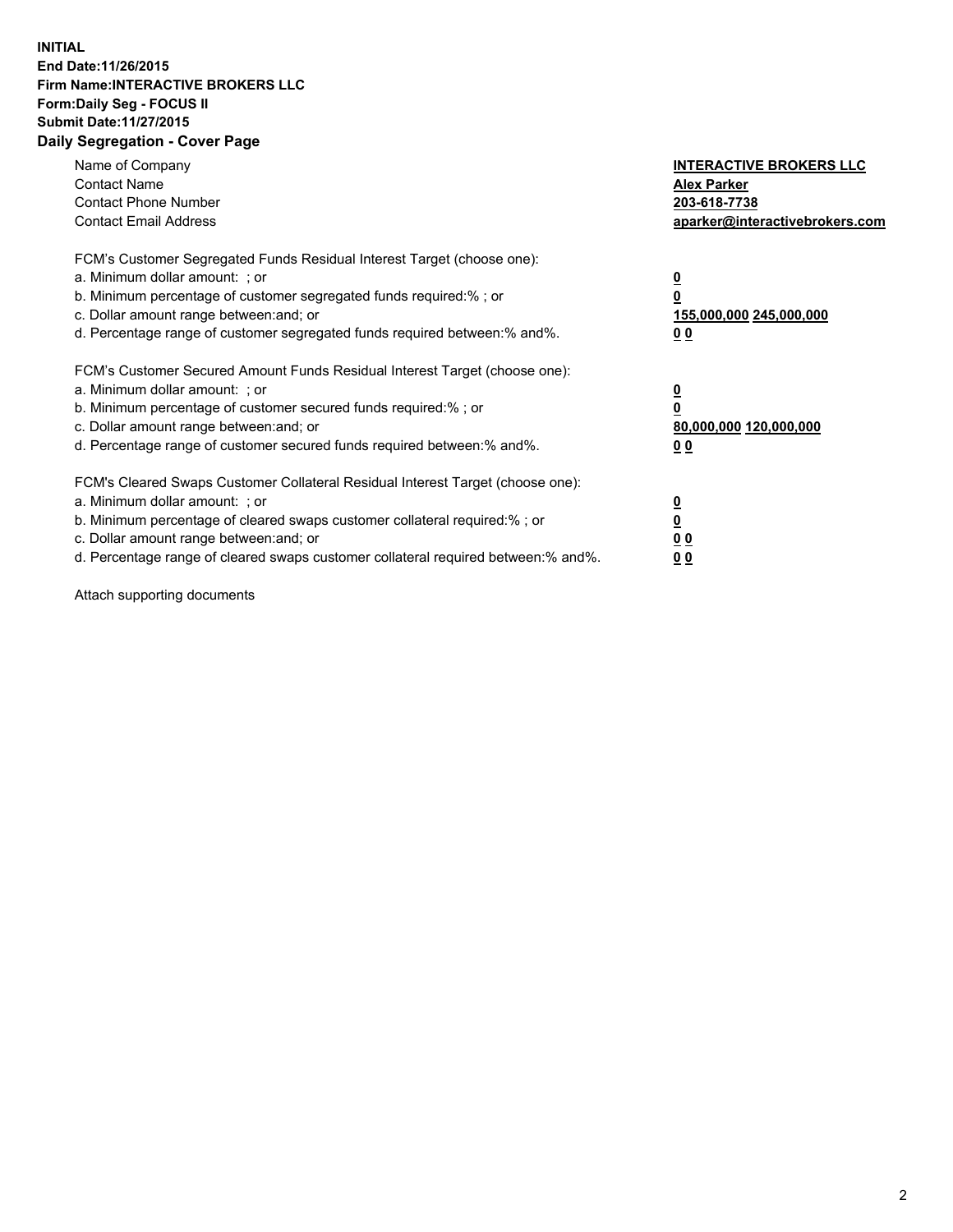## **INITIAL End Date:11/26/2015 Firm Name:INTERACTIVE BROKERS LLC Form:Daily Seg - FOCUS II Submit Date:11/27/2015 Daily Segregation - Secured Amounts**

|     | Foreign Futures and Foreign Options Secured Amounts                                                        |                                  |
|-----|------------------------------------------------------------------------------------------------------------|----------------------------------|
|     | Amount required to be set aside pursuant to law, rule or regulation of a foreign                           | $0$ [7305]                       |
|     | government or a rule of a self-regulatory organization authorized thereunder                               |                                  |
| 1.  | Net ledger balance - Foreign Futures and Foreign Option Trading - All Customers                            |                                  |
|     | A. Cash                                                                                                    | 323,966,454 [7315]               |
|     | B. Securities (at market)                                                                                  | $0$ [7317]                       |
| 2.  | Net unrealized profit (loss) in open futures contracts traded on a foreign board of trade                  | 6,432,424 [7325]                 |
| 3.  | Exchange traded options                                                                                    |                                  |
|     | a. Market value of open option contracts purchased on a foreign board of trade                             | 17,156 [7335]                    |
|     | b. Market value of open contracts granted (sold) on a foreign board of trade                               | -27,766 [7337]                   |
| 4.  | Net equity (deficit) (add lines 1. 2. and 3.)                                                              | 330, 388, 268 [7345]             |
| 5.  | Account liquidating to a deficit and account with a debit balances - gross amount                          | 121,976 [7351]                   |
|     | Less: amount offset by customer owned securities                                                           | 0 [7352] 121,976 [7354]          |
| 6.  | Amount required to be set aside as the secured amount - Net Liquidating Equity                             | 330,510,244 [7355]               |
|     | Method (add lines 4 and 5)                                                                                 |                                  |
| 7.  | Greater of amount required to be set aside pursuant to foreign jurisdiction (above) or line                | 330,510,244 [7360]               |
|     | 6.                                                                                                         |                                  |
|     | FUNDS DEPOSITED IN SEPARATE REGULATION 30.7 ACCOUNTS                                                       |                                  |
| 1.  | Cash in banks                                                                                              |                                  |
|     | A. Banks located in the United States                                                                      | 149 [7500]                       |
|     | B. Other banks qualified under Regulation 30.7                                                             | 0 [7520] 149 [7530]              |
| 2.  | Securities                                                                                                 |                                  |
|     | A. In safekeeping with banks located in the United States                                                  | 373,631,110 [7540]               |
|     | B. In safekeeping with other banks qualified under Regulation 30.7                                         | 0 [7560] 373,631,110 [7570]      |
| 3.  | Equities with registered futures commission merchants                                                      |                                  |
|     | A. Cash                                                                                                    | $0$ [7580]                       |
|     | <b>B.</b> Securities                                                                                       | $0$ [7590]                       |
|     | C. Unrealized gain (loss) on open futures contracts                                                        | $0$ [7600]                       |
|     | D. Value of long option contracts                                                                          | $0$ [7610]                       |
|     | E. Value of short option contracts                                                                         | 0 [7615] 0 [7620]                |
| 4.  | Amounts held by clearing organizations of foreign boards of trade                                          |                                  |
|     | A. Cash                                                                                                    | $0$ [7640]                       |
|     | <b>B.</b> Securities                                                                                       | $0$ [7650]                       |
|     | C. Amount due to (from) clearing organization - daily variation                                            | $0$ [7660]                       |
|     | D. Value of long option contracts                                                                          | $0$ [7670]                       |
|     | E. Value of short option contracts                                                                         | 0 [7675] 0 [7680]                |
| 5.  | Amounts held by members of foreign boards of trade                                                         |                                  |
|     | A. Cash                                                                                                    | 77,730,955 [7700]                |
|     | <b>B.</b> Securities                                                                                       | $0$ [7710]                       |
|     | C. Unrealized gain (loss) on open futures contracts                                                        | -1,388,461 [7720]                |
|     | D. Value of long option contracts                                                                          | 17,164 [7730]                    |
|     | E. Value of short option contracts                                                                         | -27,766 [7735] 76,331,892 [7740] |
| 6.  | Amounts with other depositories designated by a foreign board of trade                                     | 0 [7760]                         |
| 7.  | Segregated funds on hand                                                                                   | $0$ [7765]                       |
| 8.  | Total funds in separate section 30.7 accounts                                                              | 449,963,151 [7770]               |
| 9.  | Excess (deficiency) Set Aside for Secured Amount (subtract line 7 Secured Statement<br>Page 1 from Line 8) | 119,452,907 [7380]               |
| 10. | Management Target Amount for Excess funds in separate section 30.7 accounts                                | 80,000,000 [7780]                |
| 11. | Excess (deficiency) funds in separate 30.7 accounts over (under) Management Target                         | 39,452,907 [7785]                |
|     |                                                                                                            |                                  |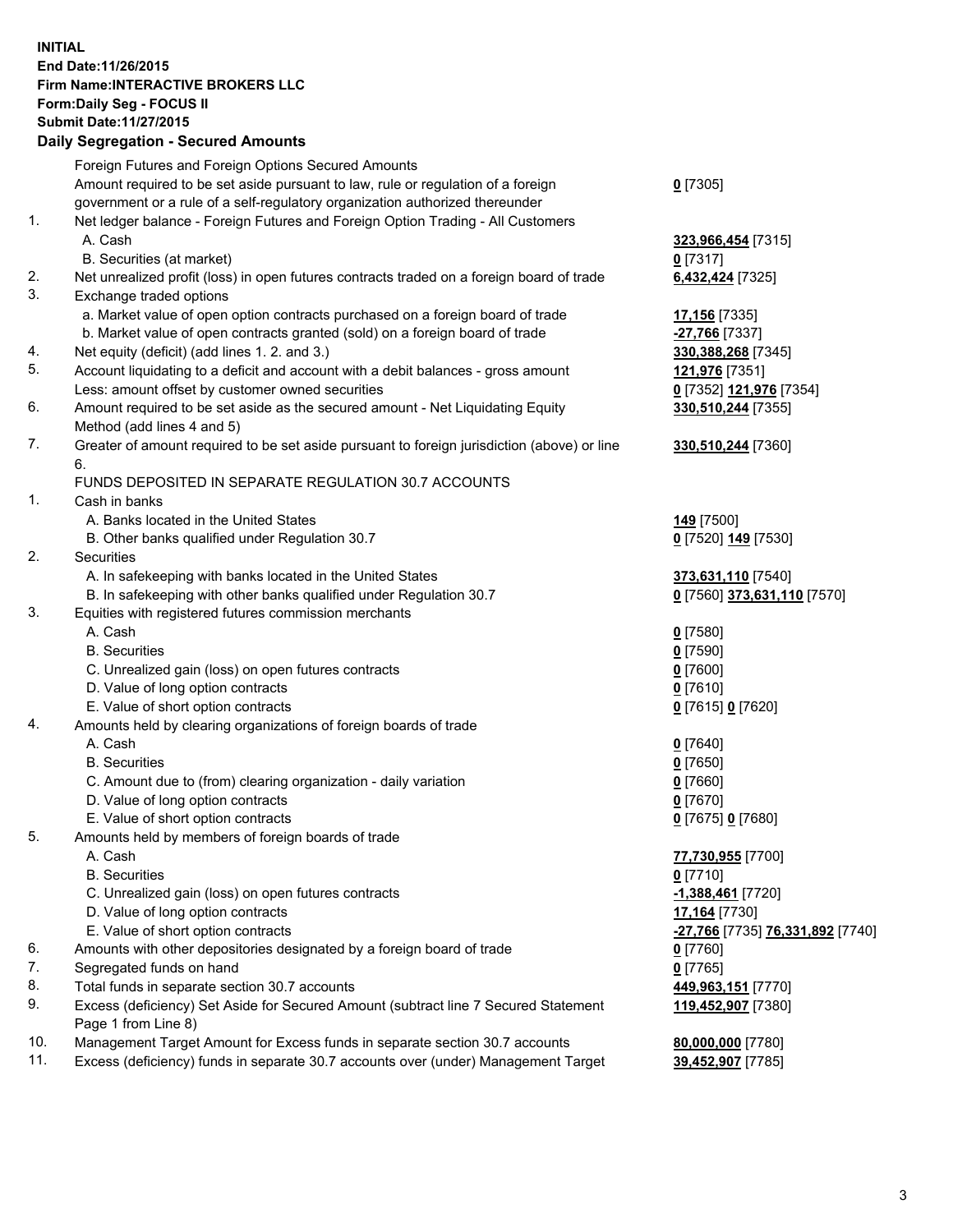**INITIAL End Date:11/26/2015 Firm Name:INTERACTIVE BROKERS LLC Form:Daily Seg - FOCUS II Submit Date:11/27/2015 Daily Segregation - Segregation Statement** SEGREGATION REQUIREMENTS(Section 4d(2) of the CEAct) 1. Net ledger balance A. Cash **2,696,048,436** [7010] B. Securities (at market) **0** [7020] 2. Net unrealized profit (loss) in open futures contracts traded on a contract market **-53,457,009** [7030] 3. Exchange traded options A. Add market value of open option contracts purchased on a contract market **76,629,179** [7032] B. Deduct market value of open option contracts granted (sold) on a contract market **-137,931,614** [7033] 4. Net equity (deficit) (add lines 1, 2 and 3) **2,581,288,992** [7040] 5. Accounts liquidating to a deficit and accounts with debit balances - gross amount **91,722** [7045] Less: amount offset by customer securities **0** [7047] **91,722** [7050] 6. Amount required to be segregated (add lines 4 and 5) **2,581,380,714** [7060] FUNDS IN SEGREGATED ACCOUNTS 7. Deposited in segregated funds bank accounts A. Cash **183,961,003** [7070] B. Securities representing investments of customers' funds (at market) **1,515,954,265** [7080] C. Securities held for particular customers or option customers in lieu of cash (at market) **0** [7090] 8. Margins on deposit with derivatives clearing organizations of contract markets A. Cash **26,173,773** [7100] B. Securities representing investments of customers' funds (at market) **1,115,276,953** [7110] C. Securities held for particular customers or option customers in lieu of cash (at market) **0** [7120] 9. Net settlement from (to) derivatives clearing organizations of contract markets **1,971,800** [7130] 10. Exchange traded options A. Value of open long option contracts **76,602,427** [7132] B. Value of open short option contracts **-137,904,883** [7133] 11. Net equities with other FCMs A. Net liquidating equity **0** [7140] B. Securities representing investments of customers' funds (at market) **0** [7160] C. Securities held for particular customers or option customers in lieu of cash (at market) **0** [7170] 12. Segregated funds on hand **0** [7150] 13. Total amount in segregation (add lines 7 through 12) **2,782,035,338** [7180] 14. Excess (deficiency) funds in segregation (subtract line 6 from line 13) **200,654,624** [7190] 15. Management Target Amount for Excess funds in segregation **155,000,000** [7194] **45,654,624** [7198]

16. Excess (deficiency) funds in segregation over (under) Management Target Amount Excess